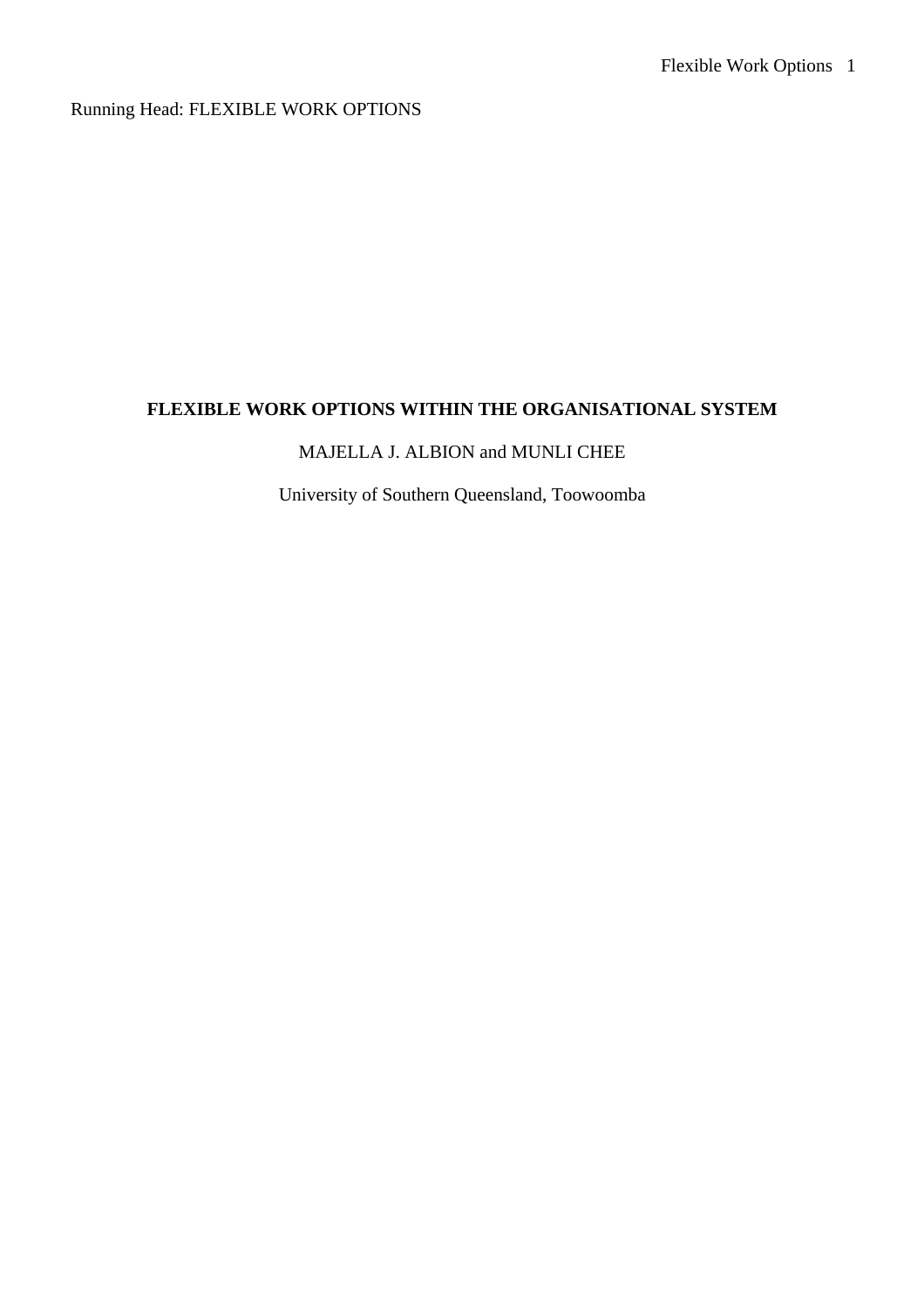## **ABSTRACT**

The availability of flexible work options provides an opportunity for individuals to shape their careers in order to optimise their work and life goals. This study takes a systems theory approach to examine how the use of flexible work options influences relationships and interactions in the workplace. The Flexible Work Options Questionnaire (Albion, 2004) and the Voice Climate Survey (Langford, 2002) were administered online to 108 employees (70 females, 38 males) from a chartered accounting firm in Australia. Results suggest positive outcomes for organisations, providing support for the use of flexible work options by those wanting to make career choices that balance the demands of work and non-work roles.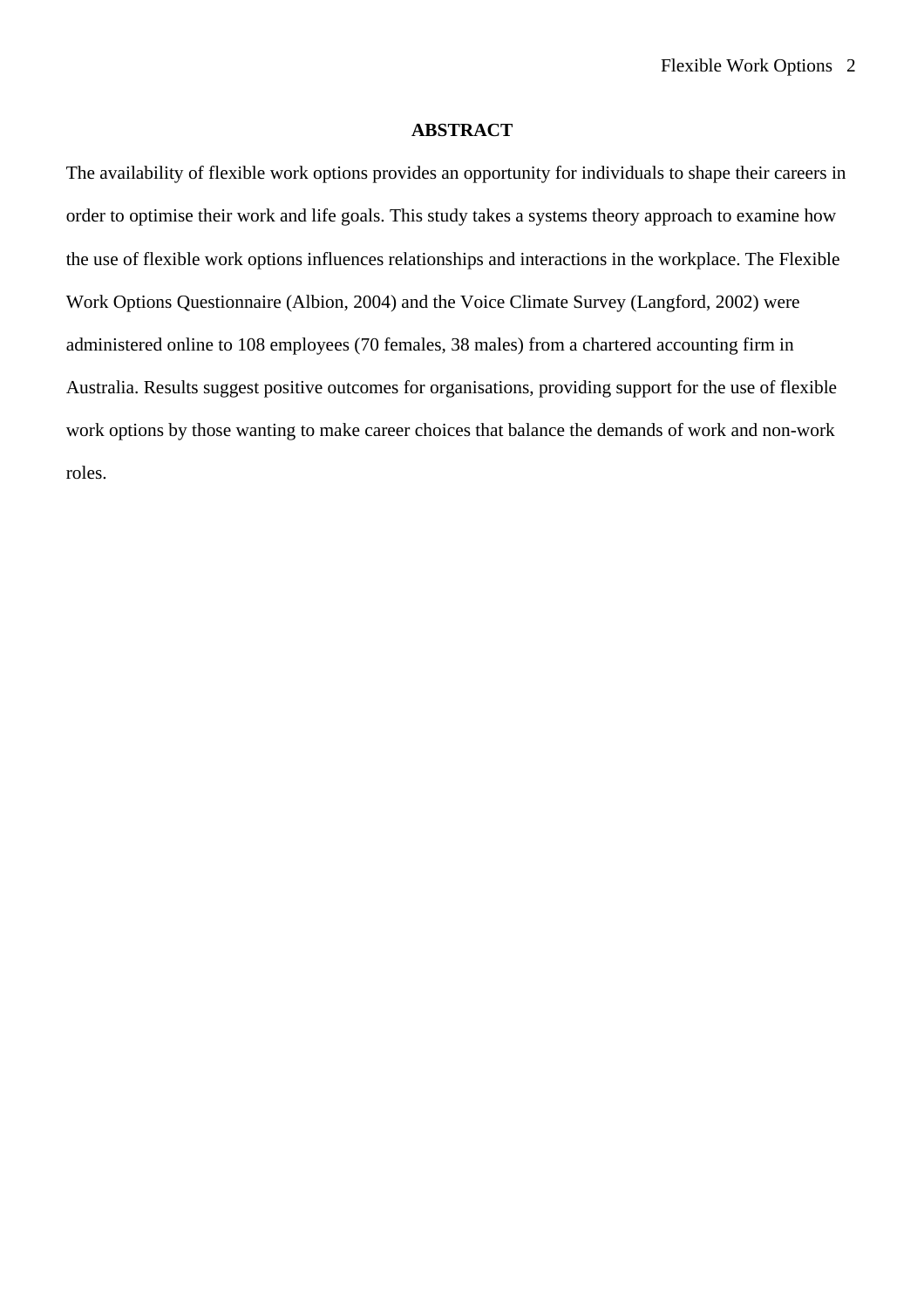## **FLEXIBLE WORK OPTIONS WITHIN THE ORGANISATIONAL SYSTEM**

Current career theory uses a holistic approach in defining work and career-based decisions, recognising that "quality of life is equally as important as standard of living" (Feller, 2003). This approach requires a new set of competencies of people engaged in the world of work, among them being the ability to understand the link between work and non-work life, and the ability to accommodate, integrate, and balance the demands of each. As a means of attaining this balance, flexible work options such as flexible work schedules, job sharing, part-time work, phased retirement, and home-based work have become routine entitlements in many organisations (Avery & Zabel, 2001).

Apart from caring for children, working men and women have a variety of demands on their time and energy, such as caring for elderly parents, a commitment to personal development and education, or community work (Kropf, 1999). A multi-role approach is essential in trying to understand and facilitate people's engagement with work. Super (1963) was one of the first theorists to present a developmental, multi-role approach to career development and worklife. He described an individual's life as a multidimensional experience, which he represented as a rainbow (Super, 1980), with some roles being enacted consecutively and others simultaneously within the life spectrum. The roles that Super defined were child, student, leisurite, citizen, worker, and homemaker.

Super's holistic life-span, life-space approach to work and life has been incorporated into current career counselling practice in terms of integrative life planning, which looks at connections between family and work life, and of constructivism, which focuses on the individual's contextualised experience (Goodman, 2006). The holistic approach was also used by Patton and McMahon (1997; 1999) who proposed a systems based theory of career and life development. They noted the importance of focusing on the individual, whom they placed at the centre of a series of concentric circles, representing the many layers of influence on a person's career decision-making. This representation of interacting forces enables us to focus on the changing relationships among the various components of the system, as suggested by Burnham (1986). The current study uses systems theory to study the way in which many workers use flexibility in their working arrangements to better manage the complexity of their life roles.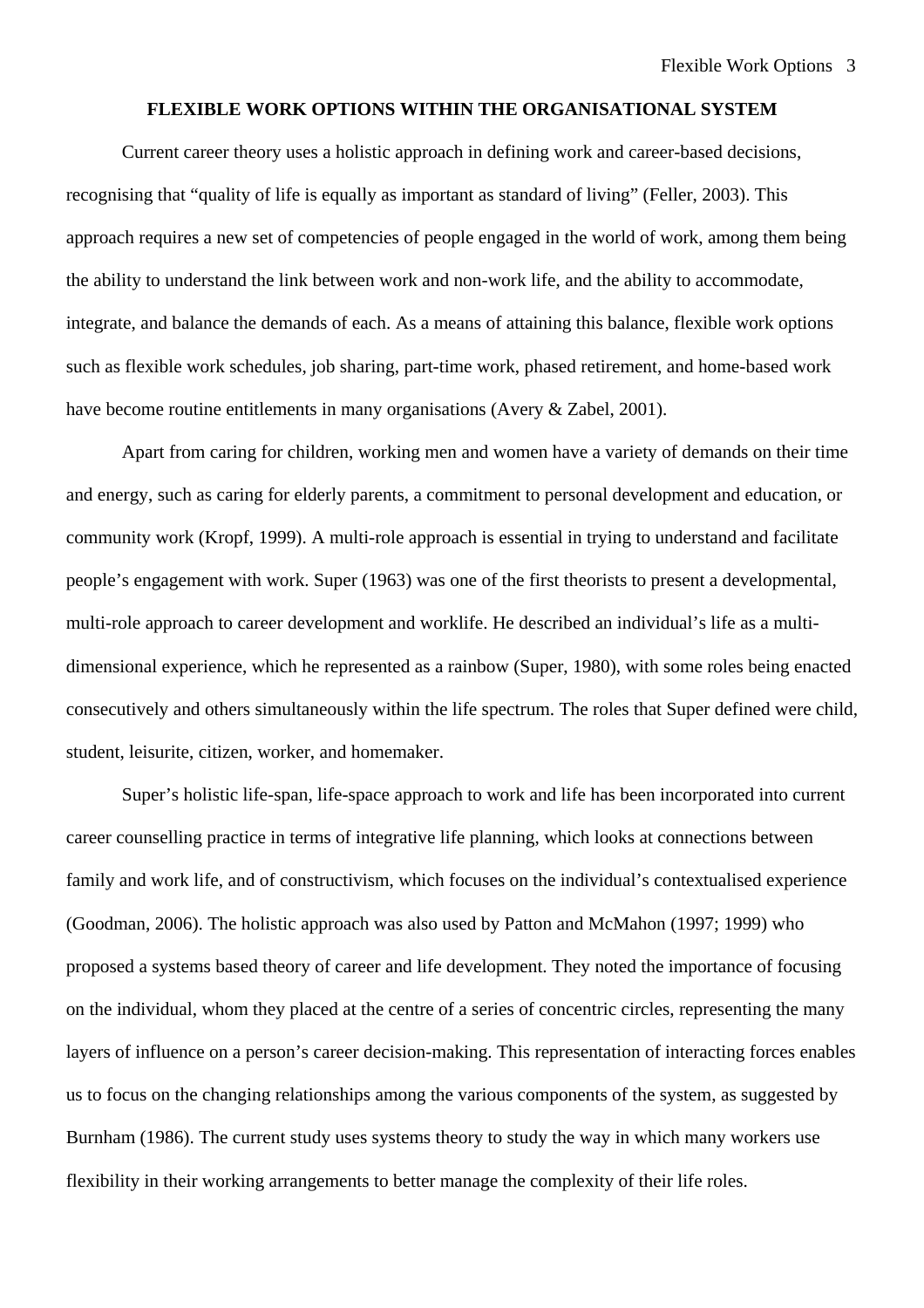#### **Workplace flexibility**

The importance of work-life balance has been well documented. In a study by the Families and Work Institute, respondents ranked work-life balance among the most important factors in accepting a new position (Parasuraman & Greenhaus, 1999). Technological developments such as laptop computers, the internet, and mobile phones have transformed the space and time dimensions of work, facilitating a variety of flexible working arrangements. These workplace changes have been designed not only to meet employees' emerging needs but also represent practical organisational responses to globalisation and skills shortages. Indeed, flexible work options have become important recruitment and retention strategies for many organisations (Almer & Kaplan, 2002; Kerslake, 2002).

Most research has indicated favourable outcomes for individuals who have access to flexible work options. Scandura and Lankau (1997) found that specific work hour programs, regardless of whether or not they were used, were significantly related to organisational commitment and job satisfaction of female managers. Other studies have found associations between the use of flexible work options and greater job satisfaction and reduced absenteeism (Galinsky & Stein, 1990; Lee, 1991; Thierry & Jansen, 1998), reduced stress (Perlow, 1997), and increased job autonomy and job enrichment (Avery & Zabel, 2001).

Despite the perceived advantages of flexible work options and moves to extend their availability, many employees, particularly men, have been slow to take up these options even when they are readily available within their suite of employee entitlements (Polach, 2003; Thornthwaite, 2002). This may be related to the fact that employers are often more accepting of working mothers taking time off for their children than they are for working fathers, whose absence would more likely be perceived as a lack of commitment (Pasashar, 2003).

It is the interface between the individual's personal systems and the system of the organisation in which they are employed that determines whether or not flexible work options will be adopted. Even when life circumstances may indicate the need for workplace flexibility, employees may be deterred from taking them up if there is no support for their use within the organisational system. Organisations of the 20<sup>th</sup> century were largely based on a model of a work/home dichotomy, where non-work responsibilities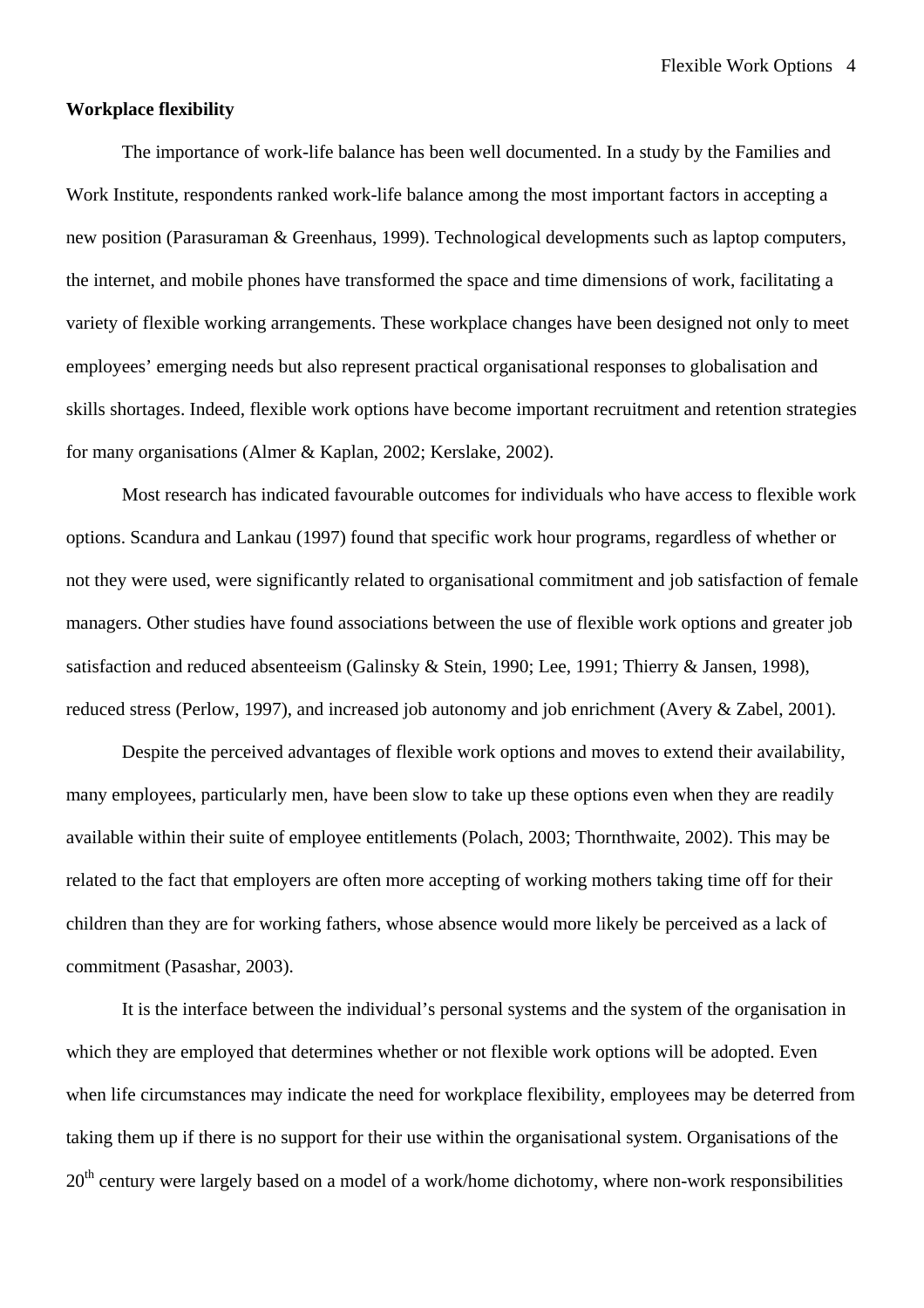were not seen as legitimate workplace concerns, and while the ethos of many workplaces is changing, remnants of the former culture persist. Barriers in the workplace may be lack of supervisory support for flexible work options, concerns about perceived lack of commitment and adverse career impact, and consideration for clients (Allen, 2001; Almer, Cohen, & Single, 2003). Other difficulties associated with arrangements such as part-time work are problems such as missing training, and not keeping up with changes at work (Higgins, Duxbury, & Johnson, 2000).

However, Albion (2004) found that not all perceived barriers were significant predictors of flexible work option usage. It appears that while employees acknowledged possible negative outcomes associated with flexible work practices, many who were parents and carers chose to accept those outcomes as a compromise, or balance choice, in order to meet their family commitments. Similar compromises may also be made by those seeking a broader work/life balance, and who are seeking choices to enable them to make meaning out of their lives (Feller, 2006; Goodman, 2006). Practices and relationships within the organisational system need to be renegotiated when standard patterns of work attendance vary.

## **The current study**

This study looks at the relationships between the use of flexible work options and organisational climate, with an examination of how workplace flexibility impacts on the broader system of the organisation. Angyal (1969) noted that the system refers to the organisation and the interrelationships among the constituents rather than to the constituents themselves. Therefore, when we look at the individual within the overall context of the organisation, we move from a focus on the needs and behaviours of the individual, to a focus on how those needs and behaviours interact with the needs and behaviours of the other parts of the system – the other workers, the work environment, management policy and style, and so on. If balance is achieved for the individuals within the system, it is likely that such balance will also be reflected in the system of the organisation.

The study was conducted with a large international public accounting firm and looked at the usage patterns and purposes of the various types of flexible work options available to their staff. The aims of the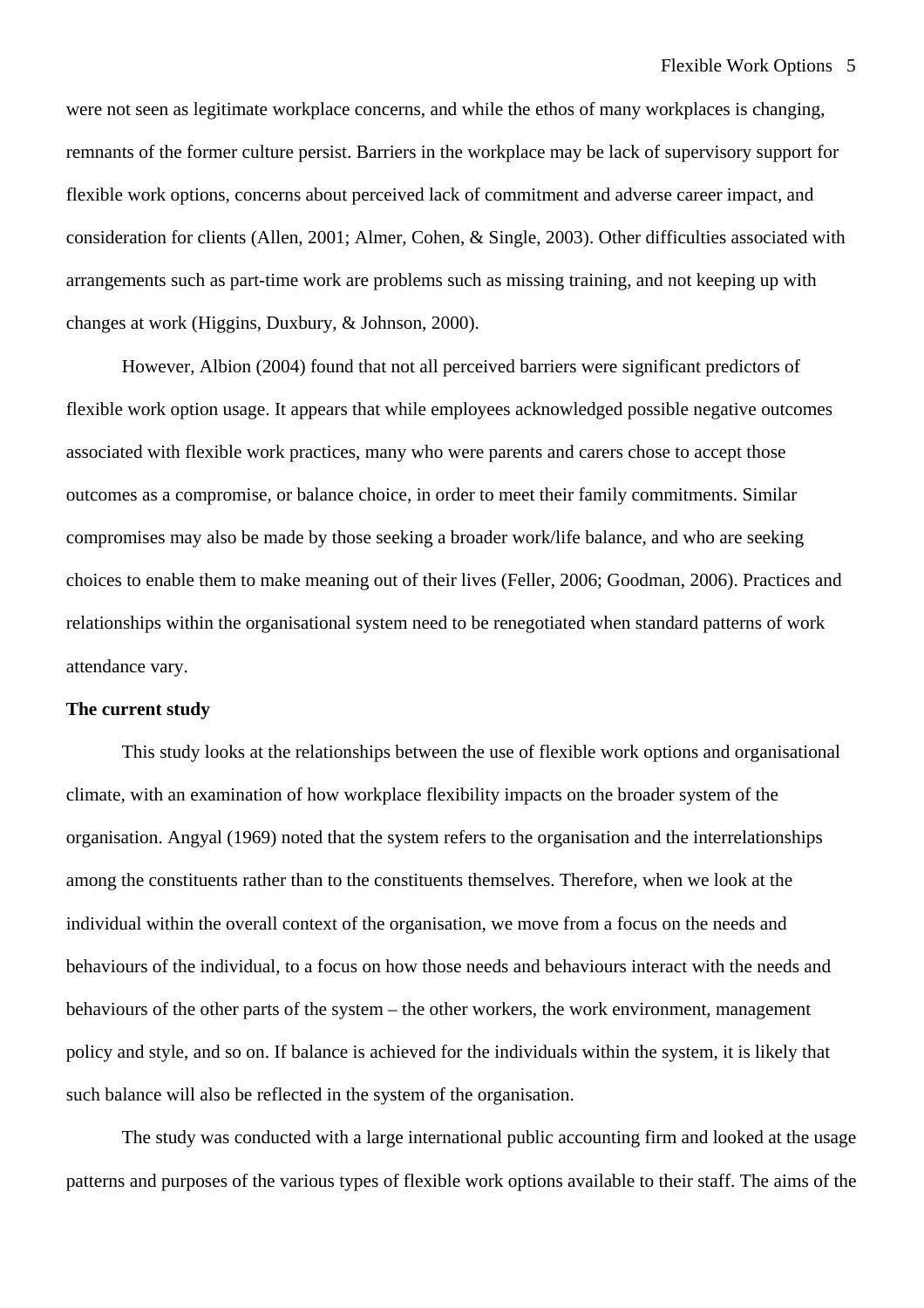study were to inform current career management practice by (a) examining the usage pattern of flexible work options; (b) ascertaining relationships among the usage of and attitudes to flexible work options, marker variables indicating work/life balance, and work climate variables associated with interrelations and interactions within the workplace; and (c) ascertaining relationships among the usage of and attitudes to flexible work options, marker variables indicating work/life balance, and organisational outcome variables of job satisfaction, organisational commitment, wellness, and intention to leave.

Based on the findings of previous research, it was hypothesised that flexible work options were more likely to be used by female employees, those who were younger, and/or those with high levels of non-work commitments, such as family, study, sport, or community roles. From a systems theory perspective, it was further hypothesised that there would be positive relationships among work/life balance marker variables and measures reflecting relationships and interactions within the workplace, and that the use of and attitudes to flexible work options would be positively associated with relationship and interaction variables, and with positive organisational climate outcomes.

## **METHOD**

## **Participants**

The survey was conducted online with 170 employees from four regional offices of a chartered accounting firm. One hundred and eight responses were received (70 females, 38 males), giving a response rate of 63.8%. Approximately half (46.3%) were aged between 21 and 30 years, while 40.8% were aged between 31 and 50 years. The average tenure of respondents was quite short, with 43.5% having been with the organisation for less than two years; 34.3% having worked in the organisation between three and five years; and only 22.2% having been with the organisation for more than five years. Women had shorter tenure than men, with 53% of women being with the organisation for less than two years, compared to 26% of men. One hundred and two employees were employed full-time, with six in part-time positions. There were 13% who worked an average of 15 to 35 hours per week, 75.9% who worked between 37.5 and 45 hours per week, while 11.1% indicated that they worked between 46 and 80 hours per week.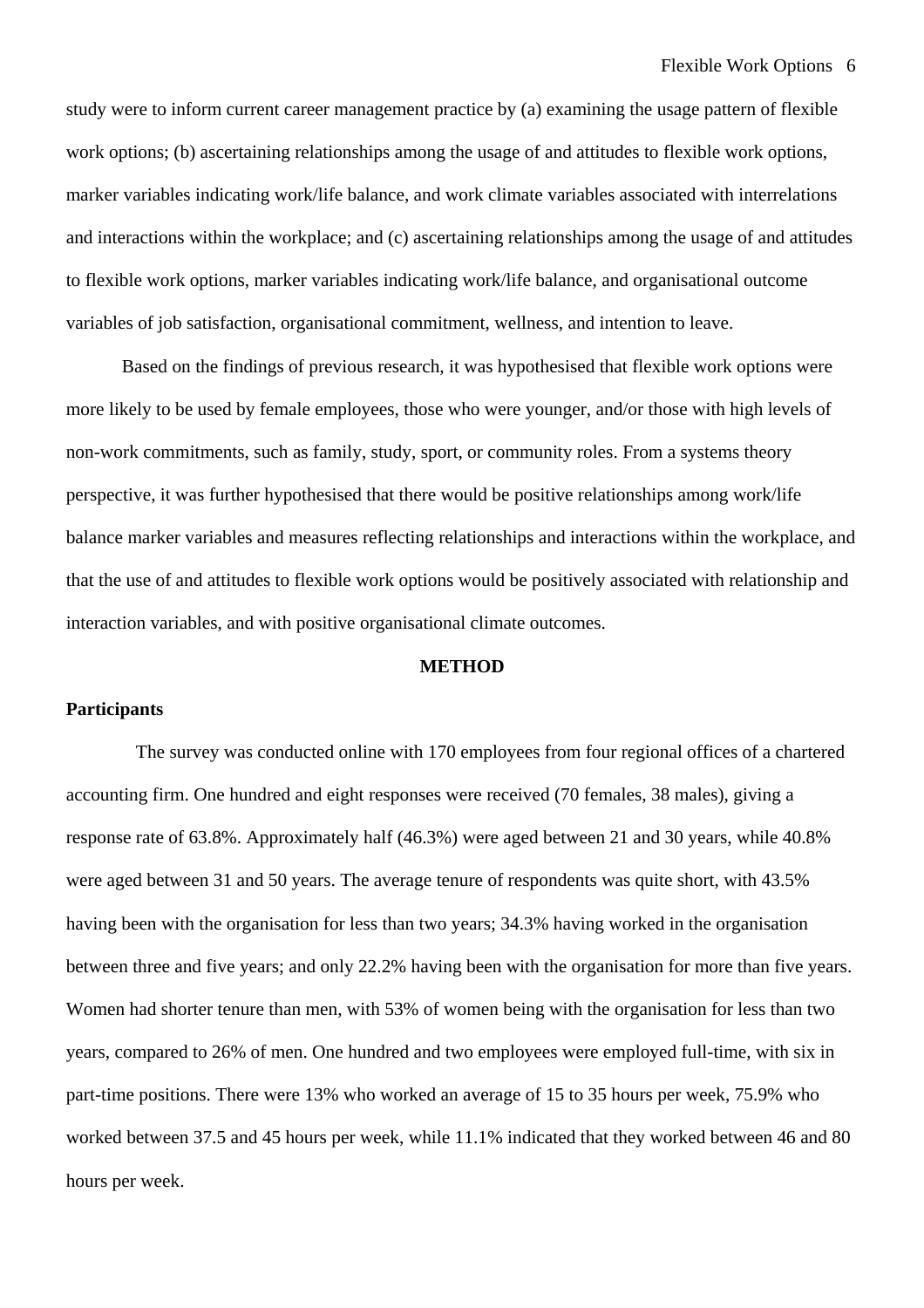Thirty-one employees had responsibility for the care of children, with nine of them being the sole or primary provider of that care. Very few had other family commitments, with only two in the sample having responsibility for caring for a family member with an illness or disability, and one sharing responsibility for elder care. Ninety employees (84%) indicated that they had non-work responsibilities involving business/recreation, political or community roles, study, or sports commitments. Approximately half (52.2%) of these employees reported other business/recreation commitments; 50% were studying; 48.9% had sports commitments, and 12% were involved in political or community activities. Half the sample recorded involvement in two or more of these areas, with one person participating in all four.

## **Materials**

*Flexible Work Options Questionnaire (FWOQ; Albion, 2004)*. The first section of the FWOQ measured employees' usage patterns of flexible work options. Employees in the participating organisation had access to the following options: Unpaid leave, unpaid maternity or paternity leave, special leave, parttime employment, job sharing, flexible working hours, study leave, exam leave, carer's leave, and working from home.

It was acknowledged that some of these leave types may be used only occasionally, and that enquiring about current usage might not provide an adequate measure. As a means of obtaining a fuller measure of the use and acceptance of the various options, participants were asked to indicate, by marking each box which applied, their current and their immediate past and future use of all available flexible work options. A total usage score was calculated by summing responses to those three for each option. Scores could range from 0 (*no use)* to 3 (*have used in the past 12 months, am currently using, and will use in the next 12 months).*

The flexible work options were then classified into five separate categories. Flex group 1 consisted of options that were available for regular use by employees and that enabled variation without loss of pay. These were flexible working hours and working from home. Flex group 2 consisted of regular arrangements that involved reduced pay. These were part-time employment and job sharing. Flex group 3 was made up of unpaid maternity or paternity leave. Flex group 4 consisted of ad hoc provisions which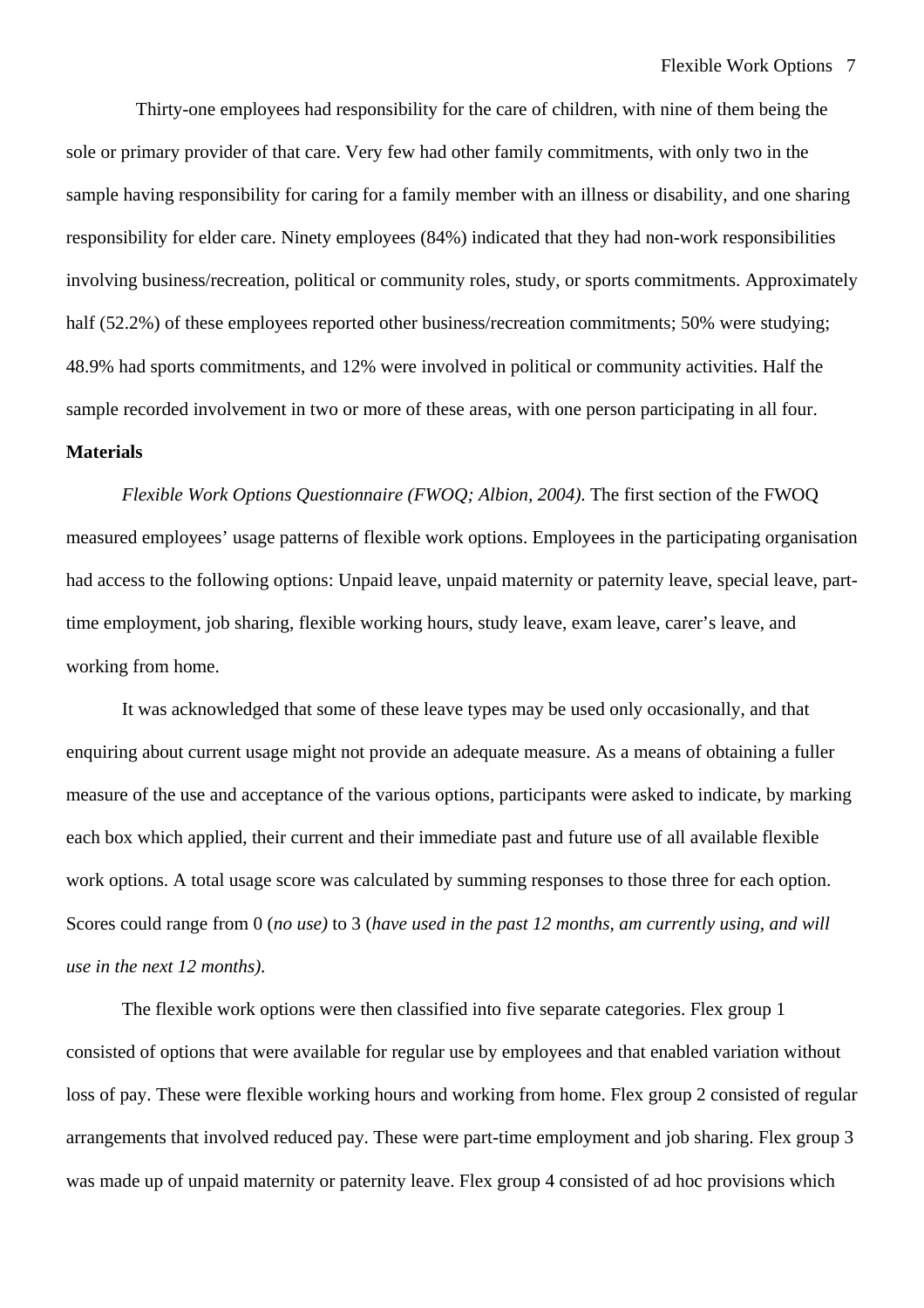employees could access to meet unforseen circumstances, namely, carer's, unpaid, and special leave, while Flex group 5 consisted of study and examination leave. Usage scores (*FG use 1-5*) for each Flex group type were then calculated by summing the scores for the options in each group. Scores on *FG use 1, 2, and 5* could range from  $0 - 6$ , *FG use 3* could range from  $0 - 3$ , and *FG use 4*, from  $0 - 9$ .

The second section of the FWOQ consisted of two subscales: Work/Life Balance and Barriers. Participants rated 12 statements on a 5-point Likert scale from *Strongly Disagree* to *Strongly Agree*. A sample item from the Work/Life Balance scale is: *"Flexible working options are useful to me in order to be able to deal with other interests and responsibilities outside work."* An item from the Barriers scale is: *"Flexible work options do not suit me because they make me feel disconnected from the workplace."*

Work/Life Balance subscale scores were calculated by summing and averaging items 1, 5, 6, 7, and 8. High Work/Life Balance subscale scores indicate favourable attitudes to flexible work options. Barriers subscale scores were calculated by summing and averaging scores on items 2, 3, 4, 9, 10, 11 and 12. High scores suggest greater impact of these barriers in the use of flexible work options. The FWOQ was shown to have adequate consistency for research purposes ( $\alpha$  = .71), and its construct validity was demonstrated by its moderate prediction of the use of flexible work options (Albion, 2004).

*Voice Climate Survey 2.0 (VCS; Langford, 2002)*. This consists of 120 items measuring 30 subscales. Eleven subscales (42 items) were selected for use as they were deemed likely to be related to measures of flexible work options in the sample organisation. For the purposes of this study, four of the scales were considered to be organisational outcome variables (Wellness, Job Satisfaction, Organisational Commitment, and Intention to Stay), while six were considered to be organisational climate variables associated with relationships and interactions in the workplace (Supervision, Communication and Cooperation, Employee Involvement, Team Cohesion, Processes, and Rewards and Recognition). The 4 items in the Work/Life Balance subscale were treated as marker variables and were examined separately rather than as a scale. These items were: *I maintain a good balance between work and other aspects of my life; I am able to stay involved in non-work interests and activities; I have a social life outside of work; I am able to meet my family responsibilities while still doing what is expected of me at work.* Participants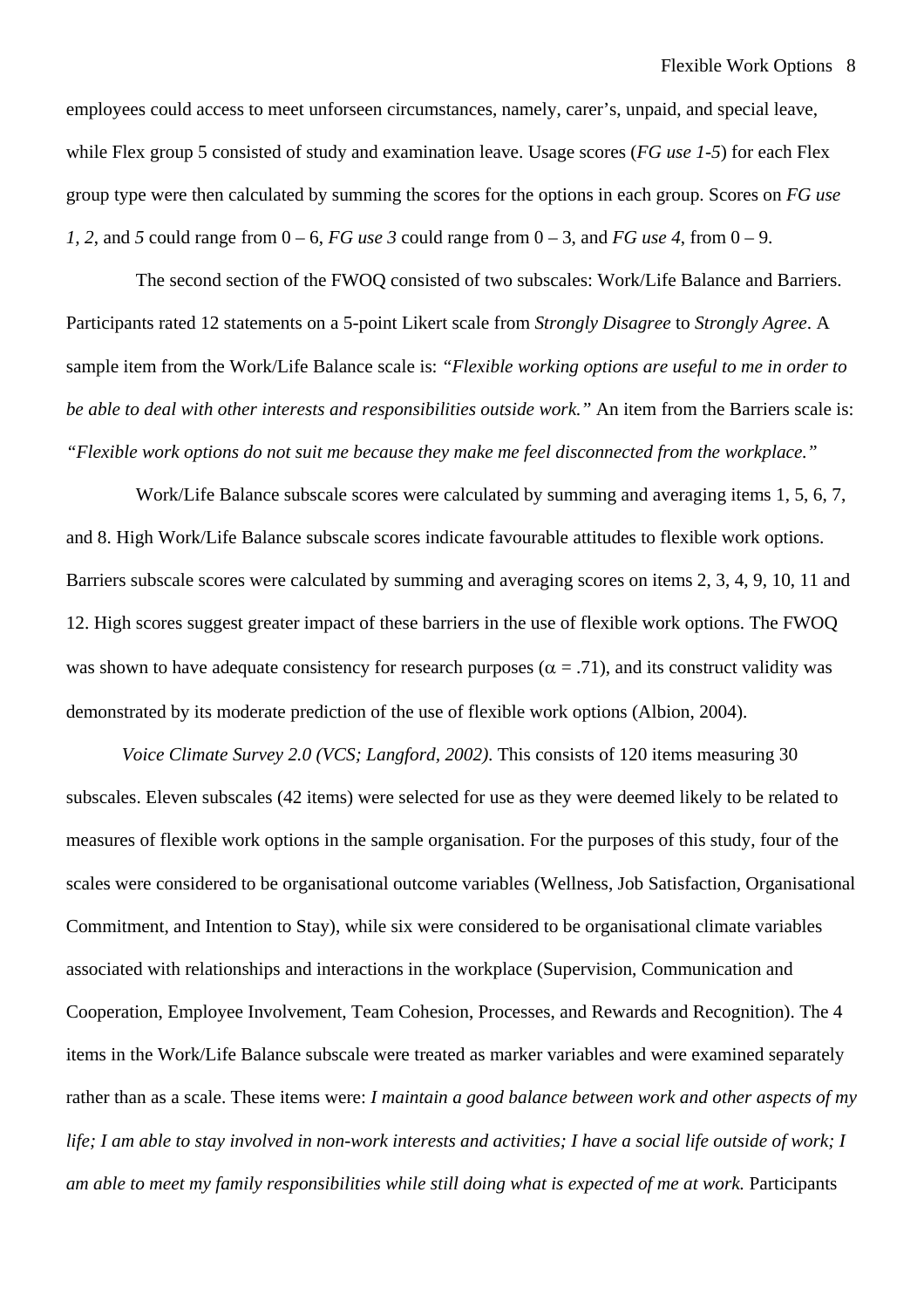were instructed to rate each of the Voice Climate Survey items on a 6-point Likert scale from 0 (*No Opinion*), and 1 (*Strongly Disagree*) to 5 (*Strongly Agree*). Langford demonstrated that the Voice Climate Survey had a stable factor structure (average loading of .72 to .75), sound internal reliability (Cronbach alphas across scales of .62 to .82), and good discriminant and concurrent predictive validities for three different samples.

## **Procedure**

The study had the support of the organisation's regional managing partners and all 108 participants voluntarily completed the online survey in their own time. Instructions and reminders were sent via email. Participation in the researchers' university's annual cash raffle was offered as an incentive. Web security procedures ensured respondents' anonymity and confidentiality of data. The survey took about 25 minutes to complete.

#### **RESULTS**

Reliability coefficients were calculated for both instruments, and were found to be generally consistent with data provided by the scales' authors. A confirmatory factor analysis using the varimax principal axis factoring extraction method was conducted for each of the scales to confirm their subscale structure. While Albion (2004) suggested that the FWOQ was represented by two factors, the factor analysis of the current data suggested a three-factor solution (Work-life balance, Barriers-Personal, and Barriers-External), with the Barriers factor forming two distinct factors for these data. A total of 55.15% of the variance in item scores could be explained by these three factors. It was decided to use the threefactor structure to allow for clearer interpretability. Factor analysis of the 10 Voice Climate Survey subscales (Work/Life Balance was not included in this analysis, as items were being used separately as marker variables only) supported Langford's (2002) factor analysis, with 10 factors being generated with eigenvalues >1. The 10 factors explained 73.4% of the variance of item scores.

### **Chi-square analysis**

Chi-square analyses were undertaken to determine the relationship between use of the various flexible work options and the characteristics of the sample. Tallies were taken of those who indicated they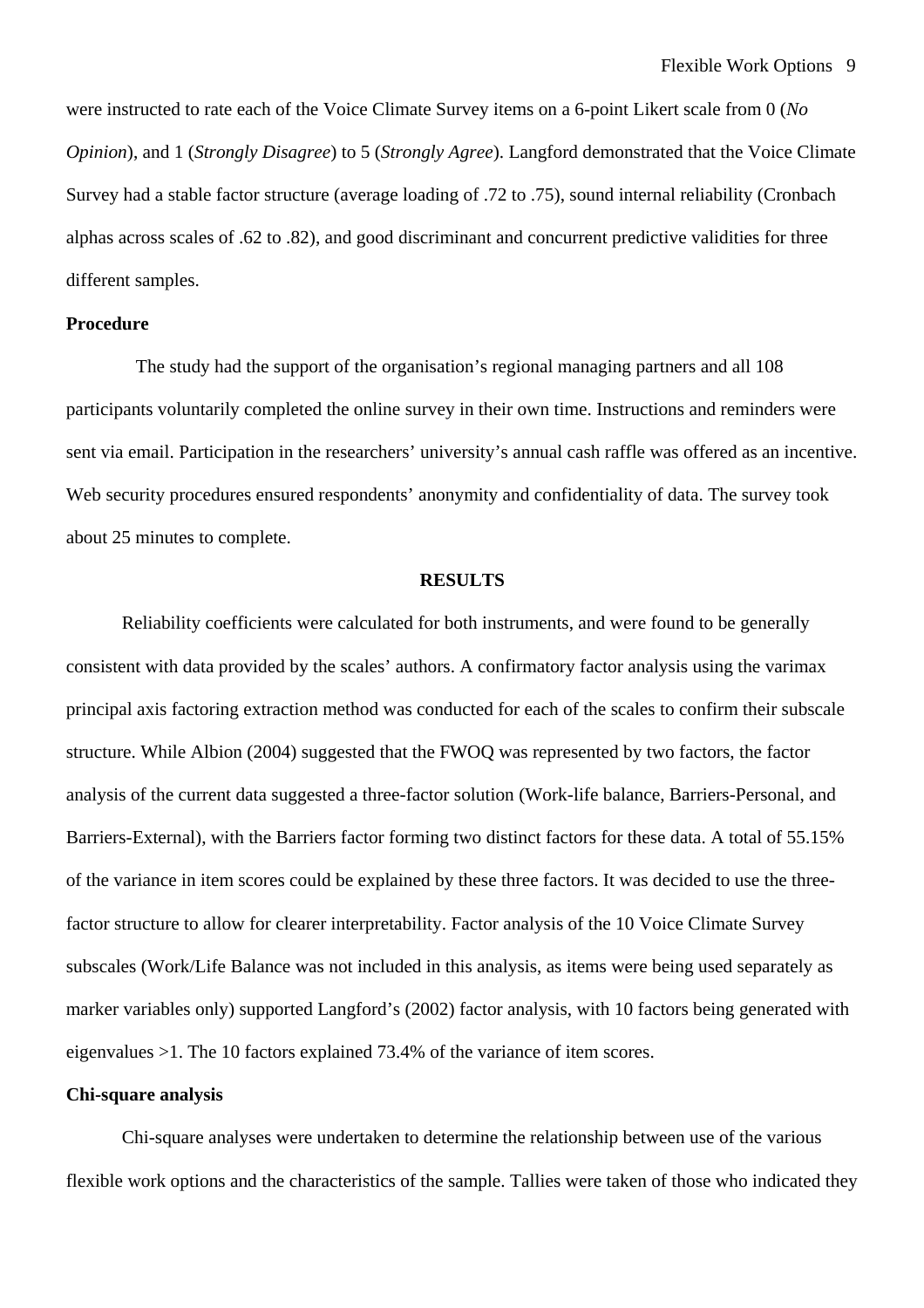had ever used or intended to use each of the flexible work options. Thirty respondents indicated that they used none of the options, while a number indicated that they had used multiple types. Study and examination leave (Flex group5) were most utilised, with 50 respondents reporting their use. The next most commonly used were ad hoc leave types (Flex group 4) with 37 users, and no-pay-loss flex options (Flex group 1) with 32 users. Due to very small numbers of respondents who reported using Flex group 2 (part-time employment and job sharing, 8 respondents) and Flex group 3 (unpaid maternity or paternity leave, 5 respondents), these flexible work options were unable to be analysed, as small expected frequencies would violate the normality assumption (Howell, 1992). Similarly, numbers of respondents indicating responsibility for ill, disabled, or aged family members were very small and therefore these variables were also excluded from the Chi-square and further analyses. Results for Flex groups 1, 4, and 5 are shown in Table 1.

There were some significant differences ( $p < .05$ ) in the use of flex time and working from home (Flex group 1). Employees over 30 years of age and those with dependent children are more likely to use these options, while those with sporting commitments are less likely to use them. Significant differences  $(p < .05)$  were also found for those who have taken study and/or examination leave (Flex group 5), with males, those aged 30 years or younger, those with study commitments, and those without dependent children generally showing a higher usage of these leave types. No differences were found on any of the demographic variables for ad hoc leave provisions (Flex group 4), including carers', unpaid, and special leave. While a gender difference may be inferred from the fact that there were 7 females and 1 male who indicated working part-time or job sharing, 5 females who used unpaid maternity leave, and no males who used unpaid paternity leave, it is regrettable that, in this sample, there were insufficient numbers of employees using these options to enable statistical analysis to support or refute the hypothesis that these flexible work options are more likely to be used by female employees. Non-work commitments such as recreation, business, or community involvement were not related to the use of flexible work options for this sample.

\_\_\_\_\_\_\_\_\_\_\_\_\_\_\_\_\_\_\_\_\_\_\_\_\_\_\_\_\_\_\_\_\_\_\_\_\_\_\_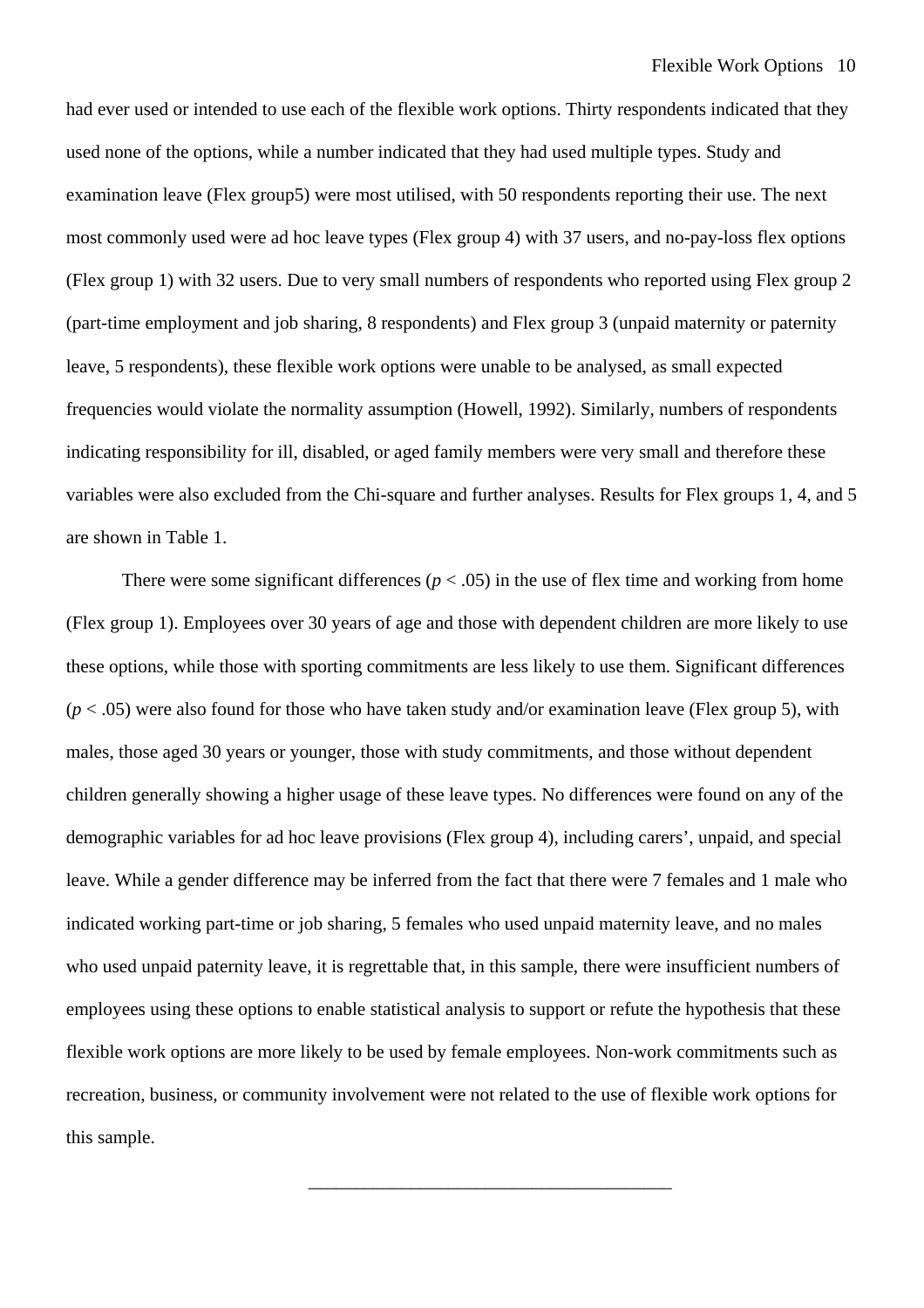\_\_\_\_\_\_\_\_\_\_\_\_\_\_\_\_\_\_\_\_\_\_\_\_\_\_\_\_\_\_\_\_\_\_\_\_\_\_\_\_

### **Correlational analysis**

To examine the relationships amongst the variables, pair-wise correlations were calculated (see Table 2). Confidence intervals around the correlations were produced using the online interactive tool, Simple Interactive Statistical Analysis (SISA; Uitenbroek, 1997).

The number of hours worked was negatively related  $(p < .05)$  to work/life balance and the ability to be involved in non-work interests and activities. The 95% confidence interval (CI) for the correlations is  $-0.09 < r < -0.44$  (Uitenbroek, 1997), which indicates that the relationships have a small to medium effect using the criteria derived by Cohen (1988), who described correlations of .1 as small, .3 as medium, and .5 as large. However, long working hours were not significantly related to social life or meeting family commitments, but were associated with low job satisfaction (95% CI: .02< *r* < .38) and lower levels of emotional wellness (95% CI: .06< *r* < .42). It is interesting to note that hours worked were unrelated to any positive outcomes as measured by this study.

The marker variables with the strongest relationships with the organisational climate variables were items 2 (*I am able to stay involved in non-work interests and activities)* and 4 (*I am able to meet my family responsibilities while still doing what is expected of me at work)*. This suggests that a balance of individuals' work and non-work roles and responsibilities is associated with better relationships and systems within the organisation. The interrelation between the system and the individuals was also demonstrated by the moderately high correlations between the External Barriers scale of the FWOQ and the marker variables. Those who endorsed high levels of work/life balance on each of the marker variables were less likely to report barriers to the use of flexible work options from within the organisation (e.g., Item 4, 95% CI: -.18< *r* < -.51). No relationships were evident between the markers and the other two subscales of the FWOQ, nor between the markers and the use of the various types of flexible work options.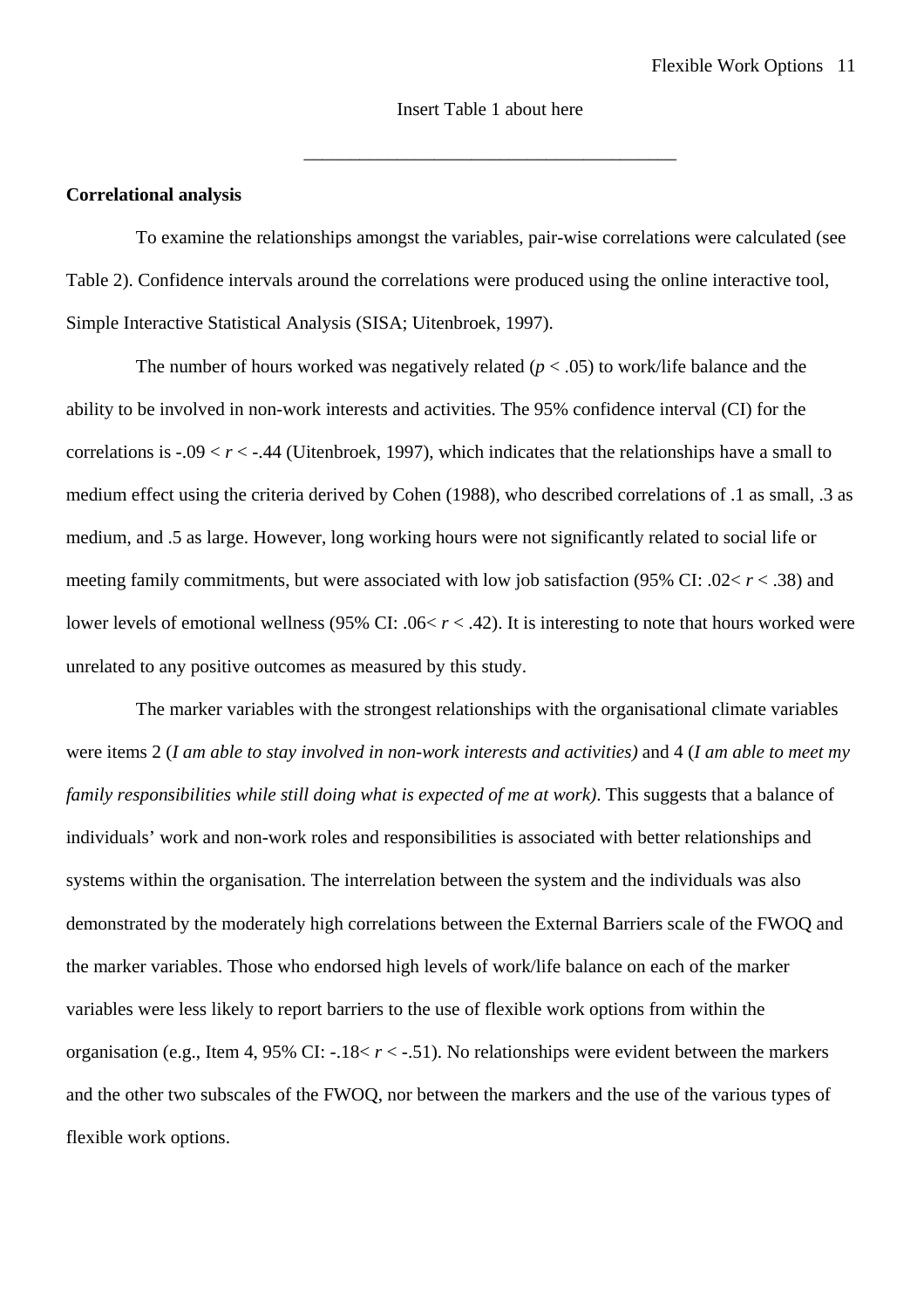However, use of Flex Group 1 (flexible working hours and working from home) was significantly related, as hypothesised, to the relationship variables – Rewards and Recognition (95% CI: .21< *r* < .54), Employee Involvement (95% CI: .10 < *r* < .47), Team Cohesion (95% CI: .05< *r* < .41), and Processes (95% CI: .05 $< r < .41$ ), and to the outcome variables – Organisational Commitment (95%) CI: .05< *r* < .42), Job Satisfaction (95% CI: .03< *r* < .39), and Intention to Stay (95% CI: .002< *r* < .37). Use of Flex group 4 (ad hoc leave types) and Flex group 5 (study and exam leave) were less associated with relationship and outcome measures, with positive relationships emerging only between FG use 4 and Communication and Cooperation (95% CI: .02< *r* < .40), Organisational Commitment (95% CI: .09< *r* < .45), and Intention to Stay (95% CI: .03< *r* < .40), and a negative relationship emerging between FG use 5 and Rewards and Recognition (95% CI: -.04< *r* < -.41). These results suggest that ad hoc flexible arrangements were positively associated with commitment as were flextime and working from home, but that there was no similar relationship between commitment and study leave provisions, and that those who were studying tended to be dissatisfied with the income, conditions, and benefits they were receiving at work.

Insert Table 2 about here

\_\_\_\_\_\_\_\_\_\_\_\_\_\_\_\_\_\_\_\_\_\_\_\_\_\_\_\_\_\_\_\_\_\_\_\_\_\_\_\_

\_\_\_\_\_\_\_\_\_\_\_\_\_\_\_\_\_\_\_\_\_\_\_\_\_\_\_\_\_\_\_\_\_\_\_\_\_\_\_

#### **DISCUSSION**

The growing availability of flexible work practices presents both a challenge and an opportunity to career practitioners as they help clients negotiate their work/life goals. The challenge is to change attitudes. One of the aims of this study was to examine the use of flexible work options, and results indicated that while 72% of respondents used at least one of the flexible options available to them, the most common form was study and exam leave. It appears that, even though the organisation participating in this study has made efforts to enable the adoption of more flexible working practices, many of these options are still not widely used by their staff, either male or female. Given the strong tradition of full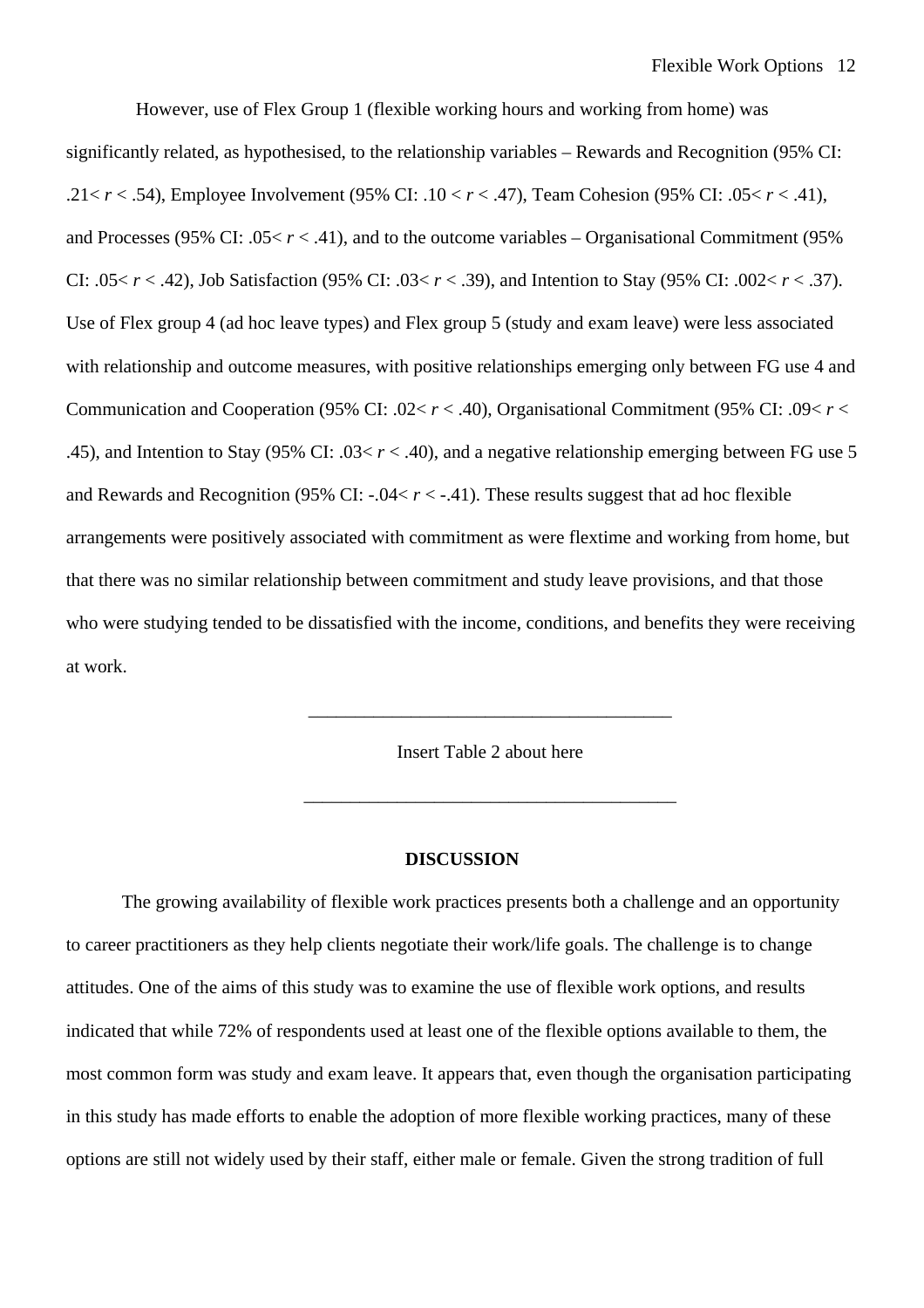time work and long hours in accounting firms, it is likely that it may take some time for the culture of the organisation to change sufficiently to render workplace flexibility more acceptable.

The opportunity is to provide individuals with real options that they can use in making choices that improve and balance life and work. Jarvis and Keeley (2003) defined the counselling role using the term career management rather than career development, making the point that managing a career involves adapting to various life phases. Feller (2006) noted the emergence of career coaching, a process by which people optimise their work/life interaction, and make life changes that provide linkages rather than build barriers between work and non-work domains.

Eighty-four percent of respondents indicated that they had non-work commitments other than family, and while it was hoped that this study might reveal a wider use of flexible work patterns to accommodate the broad spectrum of life interests, it appears that at least for this organisation, flexible practices are mostly related to managing family or study needs. Nevertheless, it is clear that the pattern of usage across the different flexible work types is complex, with employees under 30 being more likely to use study and exam leave, and those over 30 or those with dependant children being more likely to use flex time or to work from home. It is therefore important that future research continues to define flexibility when making predictions about its application in the workplace.

The correlational analysis conducted to examine the relationship between flexibility and the interrelationships within the organisation supported the assertion that balance within individuals would be associated with effective functioning of the organisational system. Results from this study show that involvement in non-work interests and the ability to meet family responsibilities were moderately to strongly related to organisational relationship and outcome variables.

Those who used flexible working hours, working from home, carer's leave, unpaid leave, and special leave had higher levels of Job Satisfaction, Organisational Commitment, and Intention to Stay than those not using those options. These results support research (Galinsky & Stein, 1990; Guzzo, Nelson, & Noonan, 1992; Lee, 1991; Thierry & Jansen, 1998) that reported on the benefits of flexible work. The provision of flexibility is associated with positive scores on most of the organisational climate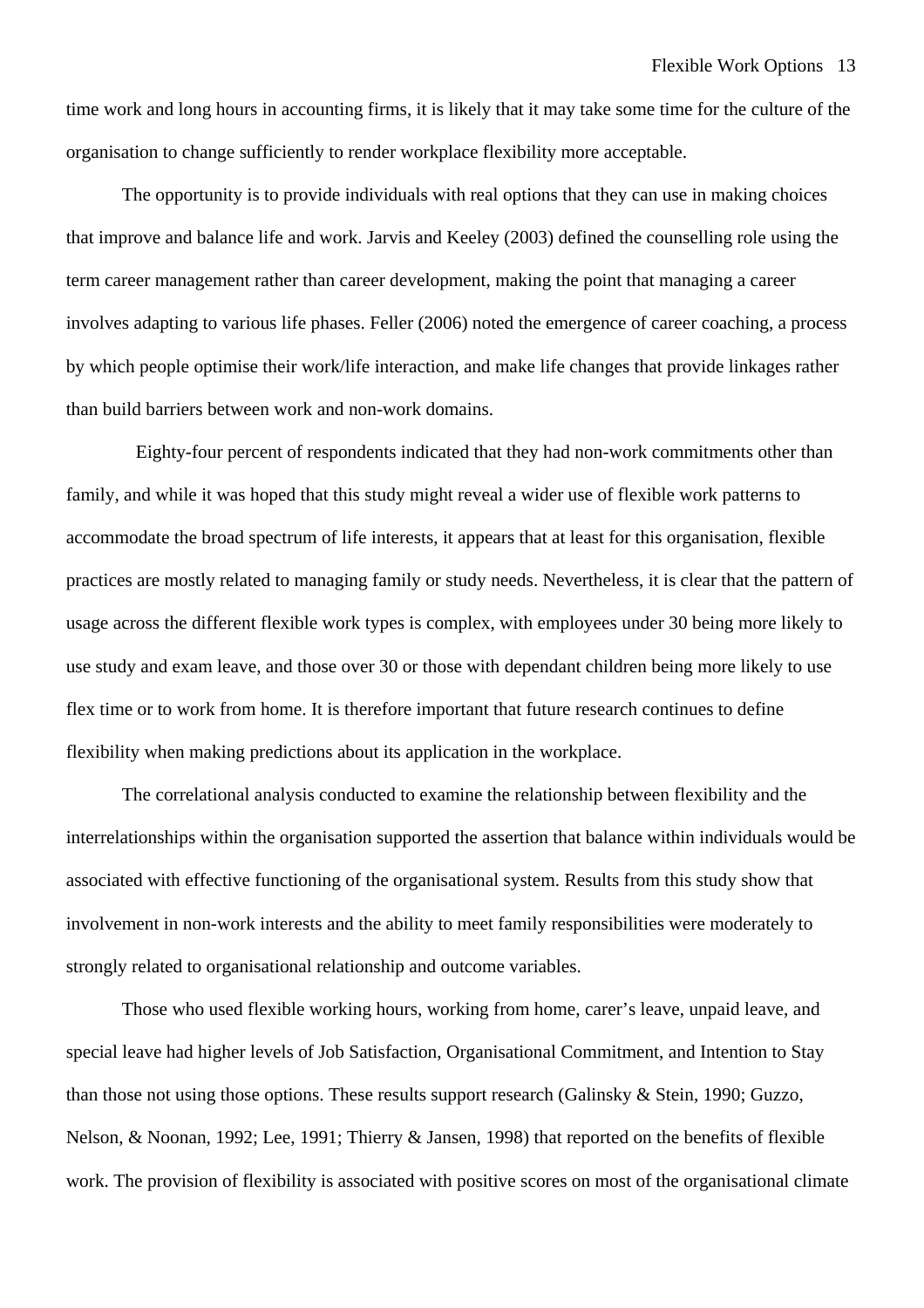scales included in this study. Those who use flexible hours and working from home are more satisfied with the pay and benefits they receive, feel that they are more involved in the decision-making processes of the organisation, feel supported by their fellow workers, and have a clearer understanding of workplace policies and procedures. While concern about appearing to lack commitment has been identified as an issue preventing people using flexible work options (Pasashar, 2003), results suggest that those using flex time, working from home, or ad hoc leave arrangements have a higher level of commitment to the organisation and are more likely to stay. It is clear that flexibility is of benefit to both the individual and the organisation, and should therefore continue to be encouraged and facilitated.

The limited size of the study precluded the testing of gender bias in the use of part-time, job sharing and parenting leave, although the numbers suggested that these were predominantly used by women. Another limitation of the study was that the results may not be generalised to other organisations. Chartered accounting firms tend to employ a large number of young people who are fresh from school or university. Many are currently undertaking the chartered accounting program and have minimal family commitments. As the group was predominantly well below retirement age, there was also no opportunity to investigate the use that older employees may be making of flexible work options as a means of deferring their retirement.

Nevertheless, despite the particular shortcomings of this study, the results have added support to previous research that has shown that the usage of flexible work options is beneficial for both individuals and organisations. Through examining the organisation as a system, it has been shown that individual balance is reflected in more positive interactions within the workplace, and is associated with higher levels of commitment, well-being and job satisfaction for the individuals working within the system. Flexible work options can be confidently recommended to people who are searching for ways to enhance both life and work.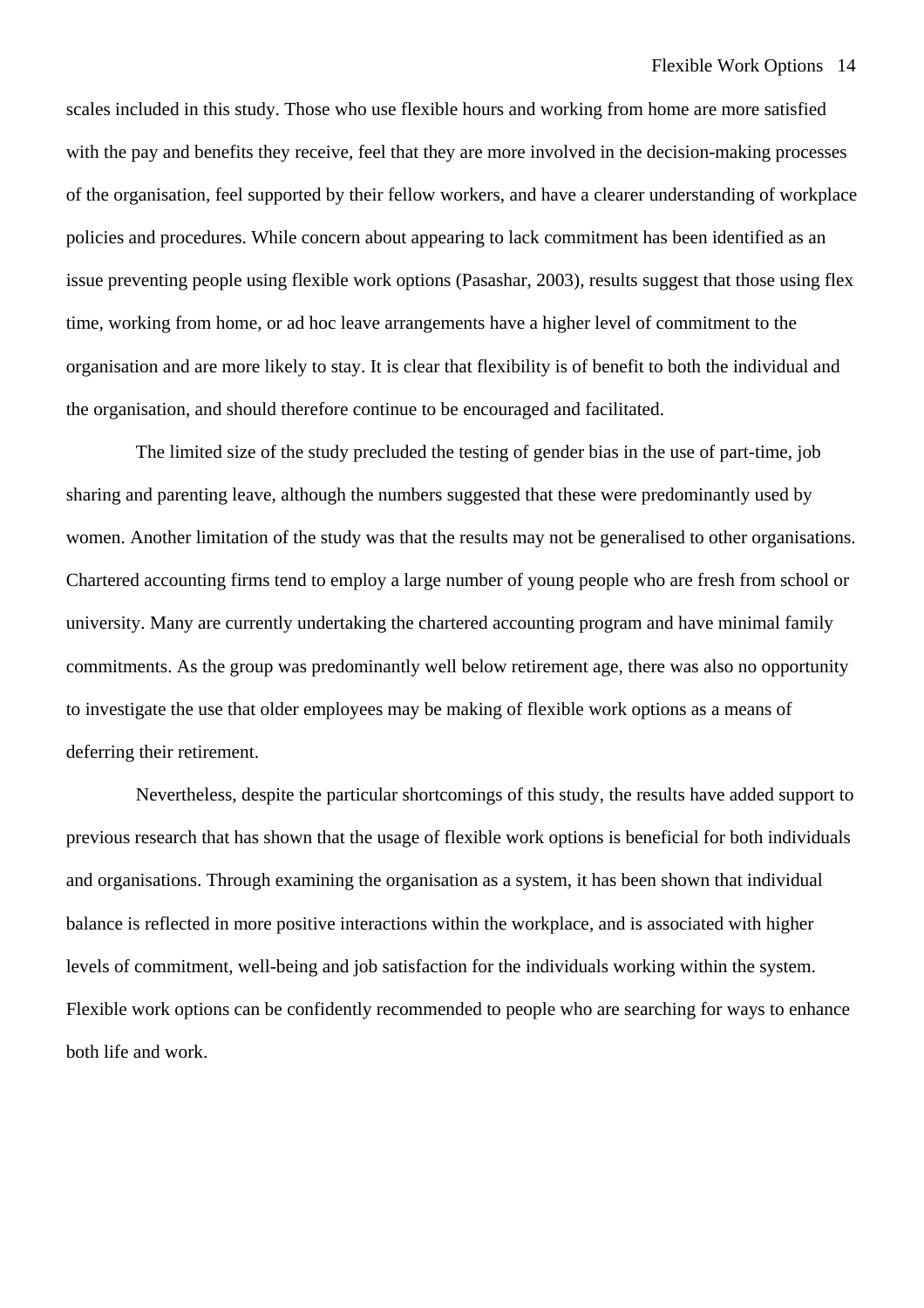### References

- Albion, M. J. (2004). A measure of attitudes towards flexible work options. *Australian Journal of Management, 29*, 275-294.
- Allen, T. D. (2001). Family-supportive work environments: The role of organizational perceptions. *Journal of Vocational Behavior, 58*, 414-435.
- Almer, E. D., Cohen, J. R., & Single, L. E. (2003). Factors affecting the choice to participate in flexible work arrangements. *Auditing: A Journal of Practice and Theory, 22*(1), 69-91.
- Almer, E. D., & Kaplan, S. E. (2002). The effects of flexible work arrangements on stressors, burnout, and behavioral job outcomes in public accounting. *Behavioral Research in Accounting, 14*, 1-34.
- Angyal, A. (1969). A logic of systems. In F. E. Emery (Ed.), *Systems thinking* (pp. 27-40). Middlesex, England: Penguin.
- Avery, C., & Zabel, D. (2001). *The flexible workplace: A sourcebook of information and research*. London: Quorum Books.
- Burnham, J. B. (1986). *Family therapy: First steps towards a systemic approach*. London: Routledge.
- Cohen, J. (1988). *Statistical power analysis for the behavioral sciences* (2nd ed.). Hillsdale, NJ: Erlbaum.
- Feller, R. W. (2003). Connecting school counseling to the current reality. *Professional School Counseling, 6*(4), ii - v.
- Feller, R. W. (2006). Developing comprehensive career development plans for your clients. In D. Capuzzi & M. D. Stauffer (Eds.), *Career counseling: Foundations, perspectives, and applications* (pp. 178-203). Boston: Pearson.
- Galinsky, E., & Stein, P. J. (1990). The impact of human resource policies on employees. *Journal of Family Issues, 11*, 368-383.
- Goodman, J. (2006). Towards a holistic view. In D. Capuzzi & M. D. Stauffer (Eds.), *Career counseling: Foundations, perspectives, and applications* (pp. 69-93). Boston: Pearson.
- Guzzo, R. A., Nelson, G. L., & Noonan, K. A. (1992). Commitment and employer involvement in employees' non-work lives. In S. Zedeck (Ed.), *Work, families, and organizations* (pp. 236-271). San Francisco: Jossey-Bass.
- Higgins, C., Duxbury, L., & Johnson, K. L. (2000). Part-time work for women: Does it really help balance work and family? *Human Resource Management, 39*, 17-32.
- Howell, D. C. (1992). *Statistical methods for psychology* (3rd ed.). Belmont, CA: Duxbury.
- Jarvis, P. S., & Keeley, E. S. (2003). From vocational decision making to career building: Blueprint, real games, and school counseling. *Professional School Counseling, 6*(4), 244-251.
- Kerslake, P. (2002). Do the right thing: The work/life balance pay-back. *New Zealand Management, 49*(5), 28-31.
- Kropf, M. B. (1999). A research perspective on work-family issues. In S. Parasuraman & J. H. Greenhaus (Eds.), *Integrating work and family: Challenges and choices for a changing world* (pp. 69-76). Westport, CT: Praeger.
- Langford, P. (2002). *Voice climate survey Standard version v2002.02*. Macquarie University, Sydney: Macquarie Research.
- Lee, C. (1991). Balancing work and family. *Training, 28*, 23-28.
- Parasuraman, S., & Greenhaus, J. H. (1999). The changing world of work and family. In S. Parasuraman & J. H. Greenhaus (Eds.), *Integrating work and family: Challenges and choices for a changing world* (pp. 3-14). Westport, CT: Praeger.
- Pasashar, F. (2003). *The balancing act: Work-life solutions for busy people*. London: Simon & Schuster.
- Patton, W., & McMahon, M. (1997). The systems theory framework. In W. Patton & M. McMahon (Eds.), *Career development in practice: A systems theory perspective* (pp. 15-34). Sydney: New Hobsons Press.
- Patton, W., & McMahon, M. (1999). *Career development and systems theory: A new relationship*. Pacific Grove, CA: Brooks/Cole.
- Perlow, L. A. (1997). *Finding time: How corporations, individuals, and families can benefit from new work practices*. New York: Cornell.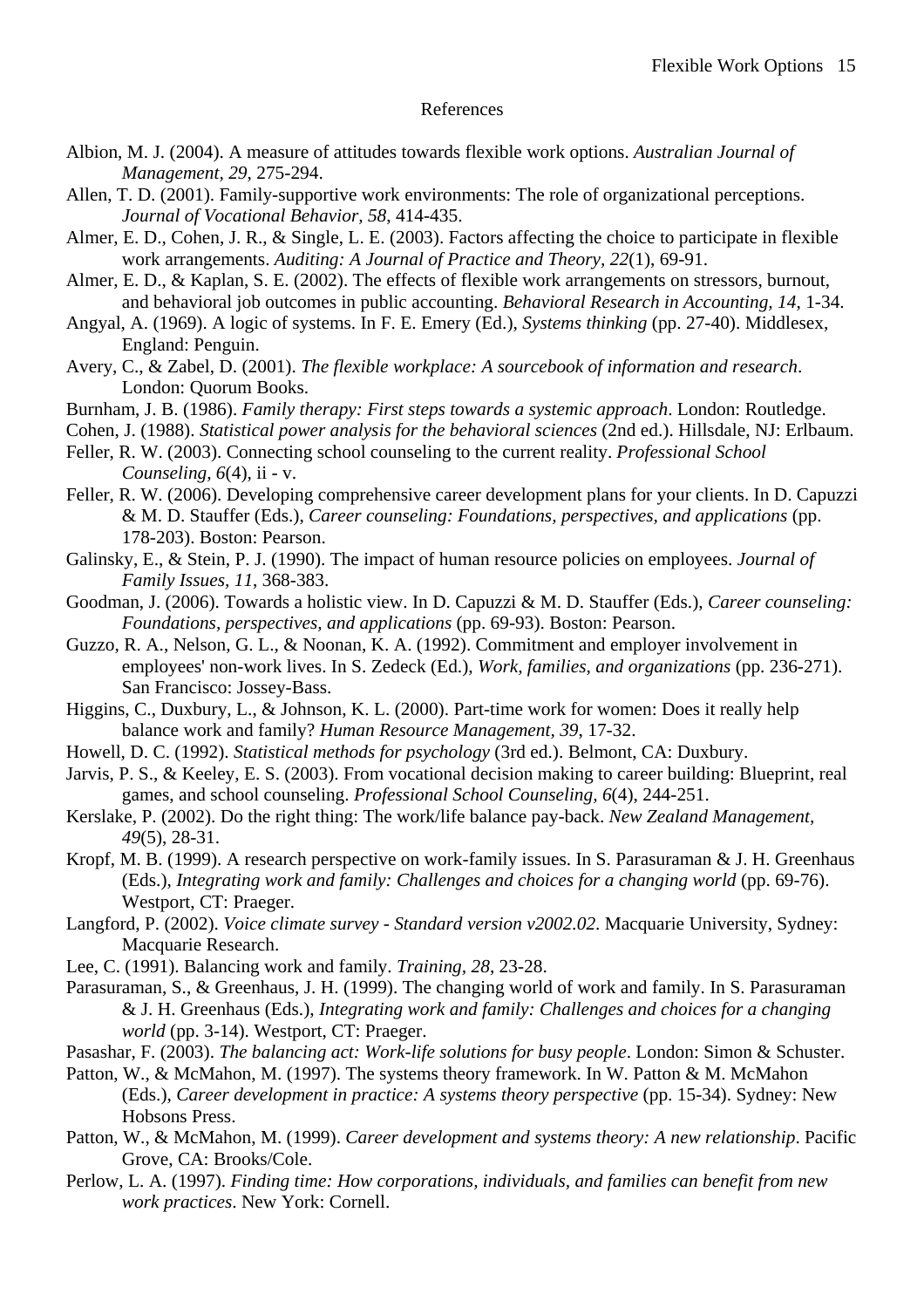- Polach, J. (2003). HRD's role in work-life integration issues: Moving the workforce to a change in mindset. *Human Resource Development International, 6*(1), 57-68.
- Scandura, T. A., & Lankau, M. J. (1997). Relationships of gender, family responsibility and flexible work hours to organizational commitment and job satisfaction. *Journal of Organizational Behavior, 18*, 377-391.
- Super, D. E. (1963). Self-concepts in vocational development. In D. E. Super, R. Starishevesky, N. Matlen & J. P. Jordaan (Eds.), *Career development: Self-concept theory*. New York: College Entrance Examination Board.
- Super, D. E. (1980). A life-span, life-space approach to career development. *Journal of Vocational Behavior, 13*, 282-298.
- Thierry, H., & Jansen, B. (1998). Worktime and behaviour at work. In P. J. D. Drenth, H. Thierry & C. J. deWolff (Eds.), *Handbook of work and organizational psychology* (2nd ed.). East Essex: Hove Psychology Press.
- Thornthwaite, L. (2002). *Work-family balance: International research on employee preferences* (Working paper No. 79). Sydney: University of Sydney.
- Uitenbroek, D. G. (1997). *SISA Correlations*. Retrieved October 17, 2005, from <http://home.clara.net/sisa/corrhlp.htm>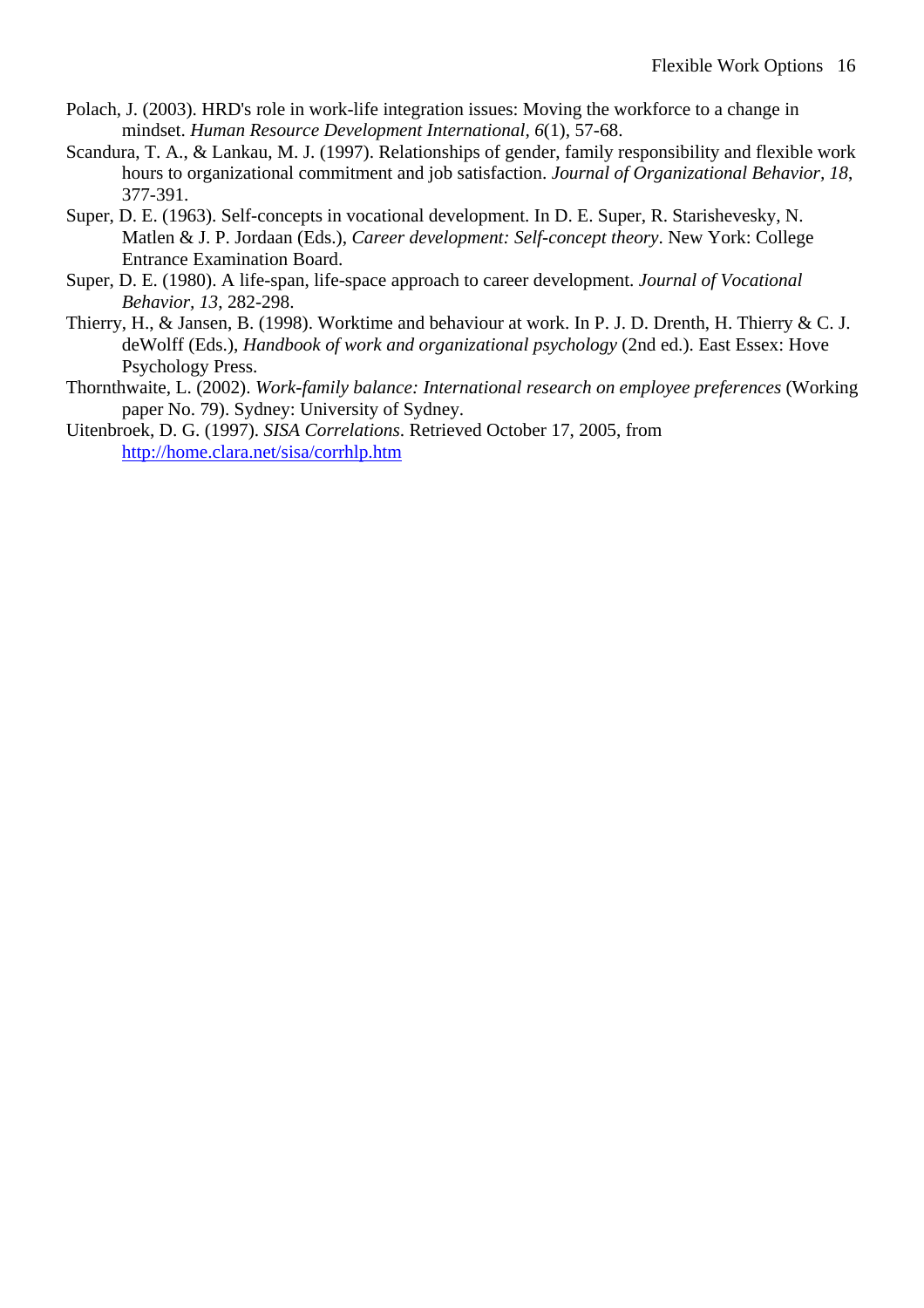## Table 1

## *Chi-Square Analysis of FlexGroups.*

|                              |           |                  |              |                  | FlexGrp $1(n = 32)$ FlexGrp $4(n = 37)$ |                | FlexGrp $5(n = 50)$ |
|------------------------------|-----------|------------------|--------------|------------------|-----------------------------------------|----------------|---------------------|
| Sample Characteristic        | $N = 108$ |                  | $\chi^2(df)$ |                  | $\chi^2(df)$                            |                | $\chi^2(df)$        |
| Gender                       |           |                  | .31(1)       |                  | .19(1)                                  |                | $6.70*(1)$          |
| Male                         | 38        | 10               |              | 12               |                                         | 24             |                     |
| Female                       | $70\,$    | 22               |              | 25               |                                         | 26             |                     |
| Age                          |           |                  | $4.80*(1)$   |                  | 1.62(1)                                 |                | $25.89*(1)$         |
| $\leq 30$                    | 58        | 12               |              | 23               |                                         | 40             |                     |
| $>30$                        | 50        | $20\,$           |              | 14               |                                         | 10             |                     |
| Sport                        |           |                  | $6.70*(1)$   |                  | 2.83(1)                                 |                | .02(1)              |
| Yes                          | 44        | $\boldsymbol{7}$ |              | 11               |                                         | 20             |                     |
| No                           | 64        | 25               |              | 26               |                                         | 30             |                     |
| Politics/Community           |           |                  | .27(1)       |                  | .27(1)                                  |                | 1.78(1)             |
| Yes                          | 11        | $\overline{4}$   |              | 3                |                                         | 3              |                     |
| N <sub>o</sub>               | 97        | 28               |              | 34               |                                         | 47             |                     |
| <b>Business/Recreational</b> |           |                  | .16(1)       |                  | 2.54(1)                                 |                | .47(1)              |
| Yes                          | 47        | 13               |              | 20               |                                         | 20             |                     |
| No                           | 61        | 19               |              | 17               |                                         | 30             |                     |
| Study                        |           |                  | .33(1)       |                  | 2.17(1)                                 |                | $50.57*(1)$         |
| Yes                          | 45        | $12\,$           |              | 19               |                                         | 39             |                     |
| ${\rm No}$                   | 63        | $20\,$           |              | 18               |                                         | 11             |                     |
| Dependent children           |           |                  | $3.9*(1)$    |                  | .36(1)                                  |                | $10.90*(1)$         |
| Yes                          | 24        | 11               |              | $\boldsymbol{7}$ |                                         | $\overline{4}$ |                     |
| $\rm No$                     | 84        | 21               |              | $30\,$           |                                         | 46             |                     |

*Note*: \**p* < .05.

FlexGrp 1 = Flextime, Working from home; FlexGrp 4 = Carer's, Unpaid, and Special Leave; FlexGrp 5 = Study & Exam Leave.

As respondents could indicate that they used more than one form of flexible work options, the sum of the *ns* for the various groups exceeds the total *N* for the sample (108).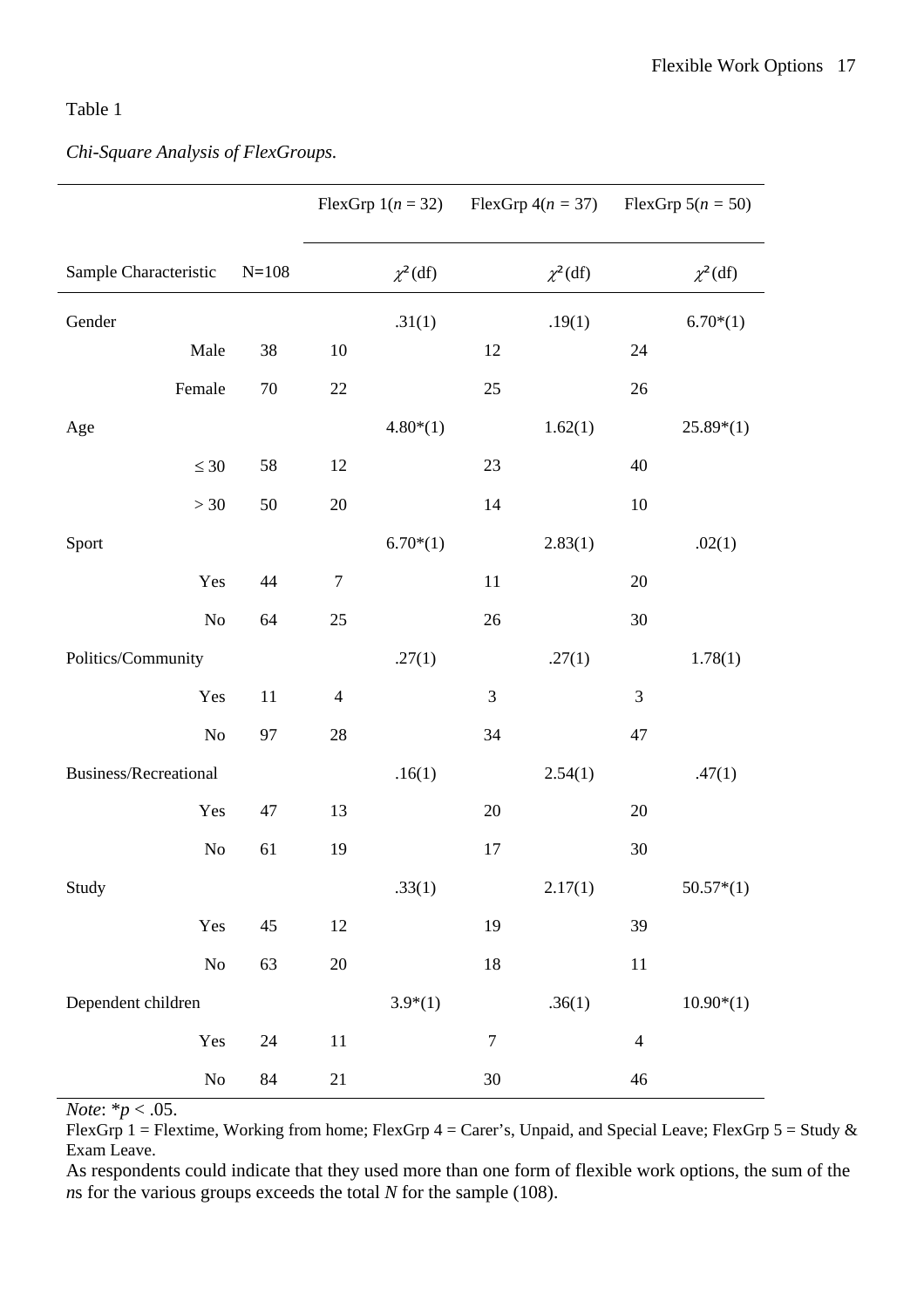## Table 2

1 2 3 4 5 6 7 8 9 10 11 12 13 14 15 16 17 18 19 20 21 1. Hrs worked 1 2. W/L Bal 1  $-.27**$  1 3. W/L Bal 2 -.28<sup>\*\*</sup> .74<sup>\*\*</sup> 1 4. W/L Bal 3 -.16 .57\*\* .72\*\* 1 5. W/L Bal 4 -.06 .69\*\* .70\*\* .56\*\* 1 6. FG use 1 -.10 .07 .16 .05 .18 1 7. FG use 4 -.07 .02 .13 .13 .11 .16 1 8. FG use 5 -.24\* .02 .02 -.07 -.16 -.06 .22\* 1 9. Balance -.24\* .10 .14 .13 .03 .07 .10 .07 1 10. Per Barriers .10 -.11 -.11 -.02 -.04 -.23\* -.06 -.06 -.27\*\* 1 11. Ext Barriers .16 -.27\*\* -.32\*\* -.23\* -.35\*\*-.28\*\* -.13 -.02 .09 .19 1 12. Supervision -.18 .29\*\* .27\*\* .28 .39\*\* .18 .13 .-.03 .04 .09 -.38\*\* 1 13. Com/Coop -.09 .13 .32\*\* .09 .24\* .17 .21\* .10 .03 -.16 -.40\*\* .22\* 1 14. Emp Invt .13 .18 .25\* .04 .22\* .30\*\* .20 -.16 .02 -.12 -.25\* .17 .43\*\* 1 15. Team Coh -.14 .25<sup>\*\*</sup> .21<sup>\*</sup> .09 .27<sup>\*\*</sup> .24<sup>\*</sup>  $.16$   $.11$   $.16$   $.08$   $.26**$   $.39**$   $.21*$   $.20*$  1

*Correlational Data of Study, Family Responsibility, FlexGroups, FWO Scales, and VCS Scales.*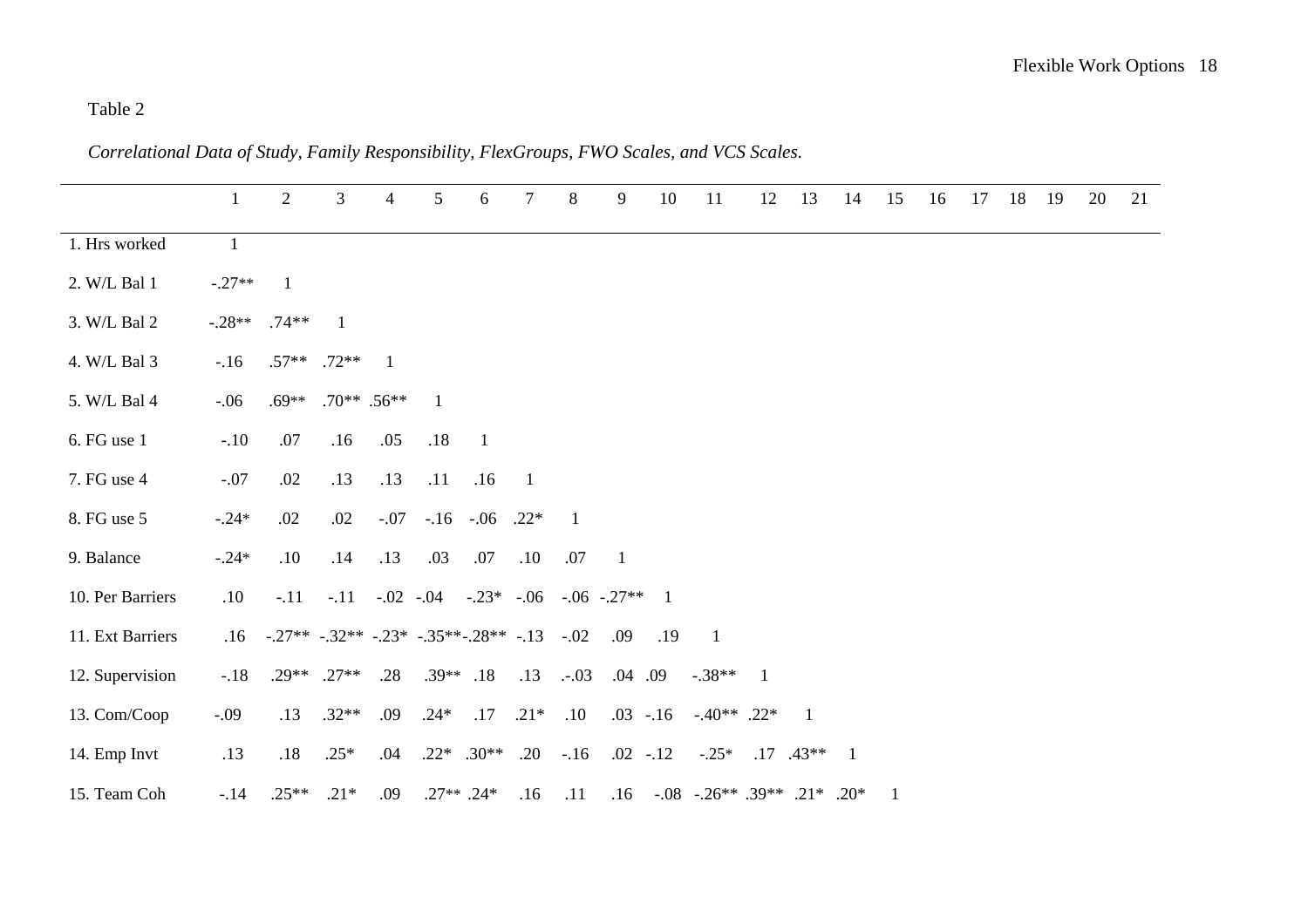|         |       |                        | 4                           |                             | -6                      |              | 8                        | 9                      | 10         | -11         | 12 | 13 | 14 | 15 | -16 | 17                            | 18                                                                                           | 19                                                                                     | 20                                                                                                                                 | 21                                                                                                                                                                      |
|---------|-------|------------------------|-----------------------------|-----------------------------|-------------------------|--------------|--------------------------|------------------------|------------|-------------|----|----|----|----|-----|-------------------------------|----------------------------------------------------------------------------------------------|----------------------------------------------------------------------------------------|------------------------------------------------------------------------------------------------------------------------------------|-------------------------------------------------------------------------------------------------------------------------------------------------------------------------|
| .01     | $25*$ | $.28**$                | .15                         | $.39**$                     | $.24*$                  | .10          | .03                      |                        |            |             |    |    |    |    |     |                               |                                                                                              |                                                                                        |                                                                                                                                    |                                                                                                                                                                         |
|         |       |                        |                             |                             |                         |              |                          |                        |            |             |    |    |    |    |     |                               |                                                                                              |                                                                                        |                                                                                                                                    |                                                                                                                                                                         |
| $-.25*$ |       |                        |                             |                             |                         |              |                          |                        |            |             |    |    |    |    |     |                               |                                                                                              |                                                                                        |                                                                                                                                    |                                                                                                                                                                         |
|         |       |                        | .19                         |                             |                         |              |                          |                        |            |             |    |    |    |    |     |                               |                                                                                              |                                                                                        |                                                                                                                                    |                                                                                                                                                                         |
| $-.03$  | .12   |                        |                             |                             |                         |              | $.00\,$                  |                        |            |             |    |    |    |    |     |                               |                                                                                              |                                                                                        |                                                                                                                                    |                                                                                                                                                                         |
| $-.12$  | .10   | $.24*$                 | .04                         | .13                         | $.22*$                  | .08          | .08                      | $.00\,$                |            |             |    |    |    |    |     |                               |                                                                                              |                                                                                        |                                                                                                                                    |                                                                                                                                                                         |
|         |       | $-12$ $.32*$<br>$63**$ | $-21^*$ $26^{**}$ $38^{**}$ | $.34**$ 17<br>$.30**$ . 23* | $.60^{***}$ .39** .56** | $.30**$ .22* | $.09 - .02$<br>$\sim$ 11 | $.19*$ $.24**$ $.28**$ | $-.02$ .05 | $.18 - .12$ |    |    |    |    |     | $-33**$ 42** 38** 28** 41** 1 | $.46**$ $.39**$ $.12$ $-.23*$ $-.12$ $-.05$ $-.35**$ $.20*$ $.28**$ $.41**$ $.23*$ $.28**$ 1 | $-0.09$ $0.20*$ $0.04$ $0.31**$ $0.46**$ $0.35**$ $0.36**$ $0.25*$ $0.40**$ $0.26**$ 1 | $.12 \quad .21^* \quad .44^{**} \quad .33^{**} \quad .30^{**} \quad .38^{**} \quad .32^{**} \quad .30^{**} \quad .49^{**} \quad 1$ | $17 - 22^* - 31^{**} - 41^{**} - 46^{**} - 32^{**} - 33^{**} - 33^{**} - 29^{**} - 58^{**} - 1$<br>.18 $-0.20^*$ .41** .32** .43** .22* .30** .27** .37** .62** .56** 1 |

*Note*:  $*_{p}$  < .05;  $*_{p}$  < .01.

W/L Bal  $1 = I$  maintain a good balance between work and other aspects of my life; W/L Bal  $2 = I$  am able to stay involved in non-work interests and activities; W/L Bal  $3 = I$  have a social life outside of work; W/L Bal  $4 = I$  am able to meet my family responsibilities while still doing what is expected of me at work; FG use 1 = Flexible working hours and Working from home; FG use 4 = Carer's leave, Unpaid leave, and Special leave; FG use 5 = Study leave and Examination leave; Balance = Work/Life balance (FWOQ Scale); Per Barriers = Personal Barriers (FWOQ scale); Ext Barriers = External Barriers (FWOQ scale);  $Com/Coop = Communication$  and Cooperation; Emp Invt = Employee Involvement; Team Coh = Team Cohesion; Rewd/Recg = Rewards and Recognition; Job Satisfac = Job Satisfaction; Org Commt = Organisational Commitment; Int to Stay = Intention to Stay.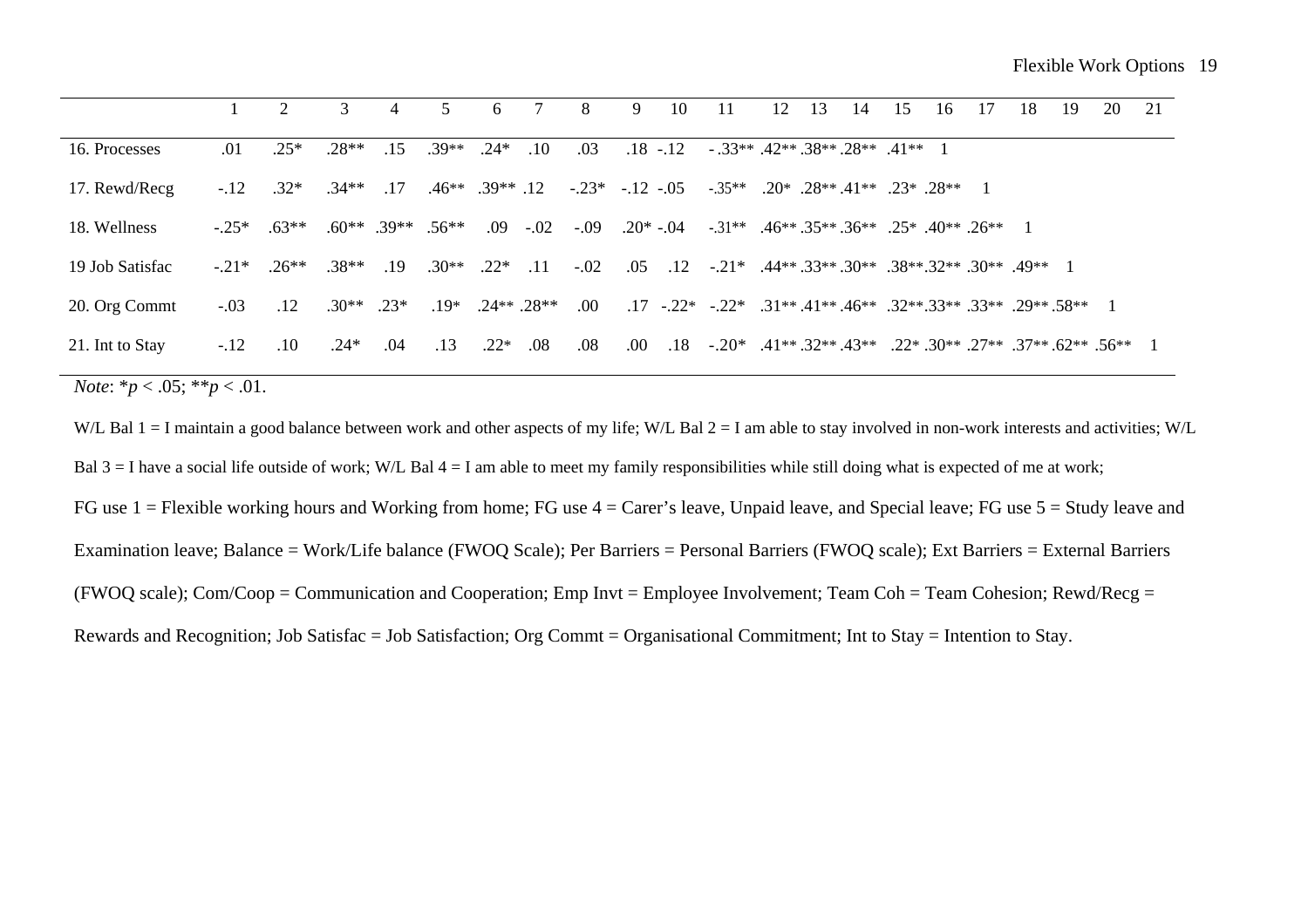### **Authors**

*Dr Majella Albion* is a Lecturer in Psychology at the University of Southern Queensland. Her particular research interests include career development, work/life balance, and organisational climate.

*Ms MunLi Chee* completed her Honours degree in Psychology at the University of Southern Queensland, while balancing the demands of a growing family and full time work.

### **Theory and Practice**

This section is designed as a brief professional review of the article. It provides relevant study questions and answers for readers to test their knowledge of the article.

*Are flexible work options only an issue for those with family commitments?* 

*Answer:* No, flexible work options may be important to all workers. While the goal of workplace flexibility has frequently been defined in terms of "family-friendliness", it is becoming increasingly important for purposes other than managing family responsibilities. Older workers are using reduced hours or reduced levels of responsibilities as a means of making the transition into retirement or extending their working life. The demand for lifelong learning has also meant many people now need to have access to study leave. Anyone seeking to find a good work/life balance may choose to use flexible work options.

*Do people who use flexible work options do so because they are less committed to their work?* 

*Answer:* No, results of this study suggest the opposite. Those who use flex time or work from home have higher levels of commitment to their workplace. They are also likely to have higher levels of job satisfaction. It is indeed possible for people to maintain their